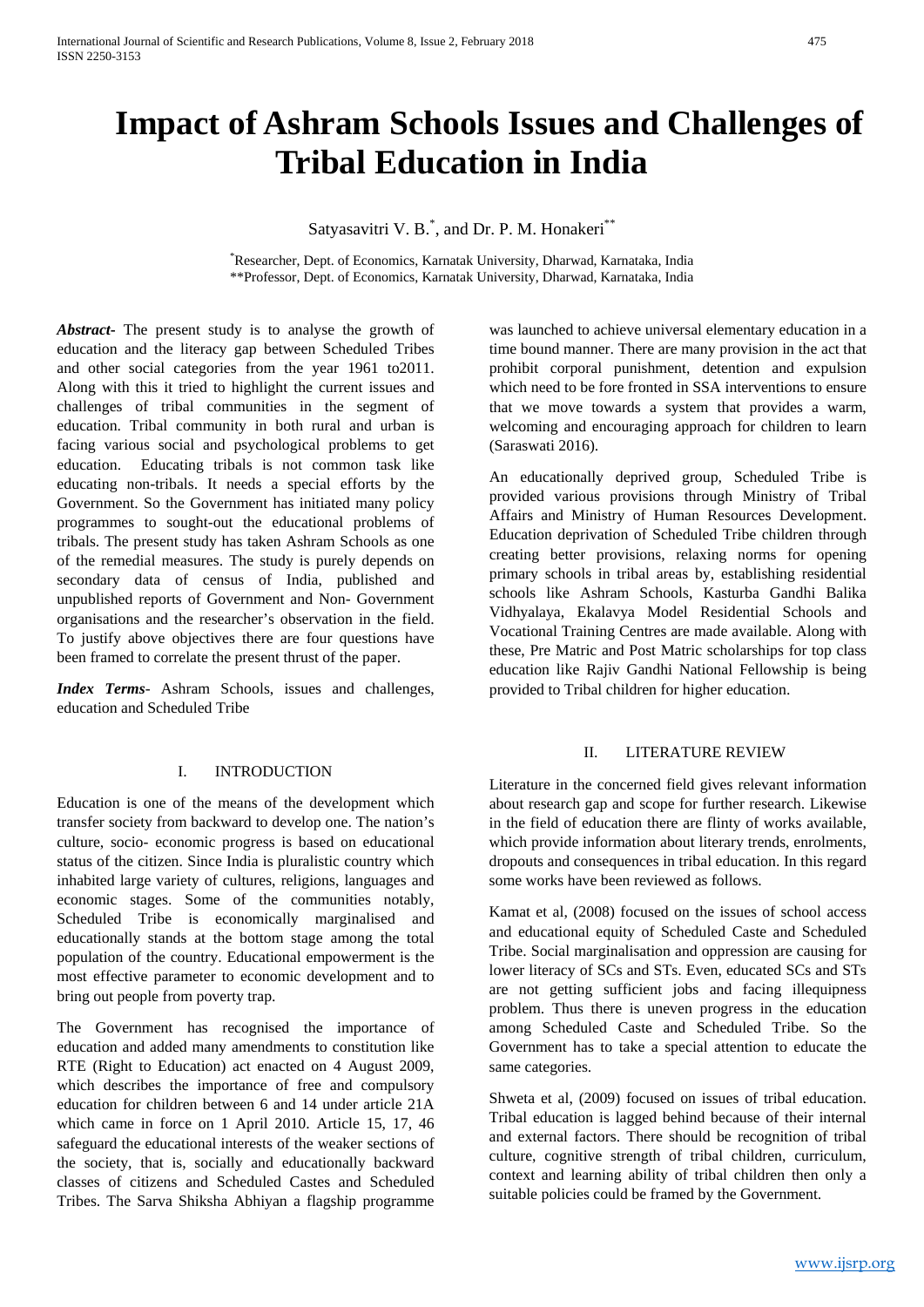Kabita Kumari (2014) examined challenging issues of tribal education in India with the help of literacy rate, enrolment ratio and drop-out rates. Study reveals that there is increasing tendency of tribal literacy rates from 1961 to 2011 (8.54 per cent to 63 per cent). There is increase in the Gross Enrolment for the classes I to V but there is slow increase in the girls' enrolment ratios. The study suggests that, appointment of sufficient teaching faculty, awakening the tribal parents, focusing on female education and giving importance for higher education will serve objectives of tribal education.

Haseena (2014) focused on problems of tribal education and causes for drop-outs. Tribal literacy is lagged behind because of their economic backwardness, social customs, lack of awareness about education, cultural ethos and distance between home and schools etc. Thus the policy framers have to focus on long term strategy which should enhance the educational status of tribal children.

Saraswati (2016) analysed the educational status of tribal community with the help of literacy rate. The paper highlighted the challenging issues of tribal education in Odisha. The Central and State Governments are initiated various education supportive measures like establishment of Ashram Schools, Ekalavya Model Residential Schools and Pre Matric and Post Matric scholarships etc. if these facilities fully available to needy tribal students , then there will be increase in the educational status of tribal children.

#### III. RESEARCH QUESTIONS

- 1. Whether there is gap between tribal and all category literacy rates?
- 2. What are the challenges hindering for tribal education in India?
- 3. Whether there is any impact of Ashram Schools on tribal education?
- 4. What are the actionable suggestions to solve these problems?

### IV. OBJECTIVES

- 1. To examine the literacy status of tribals of India in comparison with all social groups from 1961 to 2011
- 2. To find-out current challenging issues for tribal education in India
- 3. To know the impact of Ashram Schools on tribal education
- 4. To offer suggestive policy measures

## V. METHOD AND MATERIALS

The study is based on secondary sources. The data has been collected from census of India (2011), Annual Reports of Ministry of Tribal Affairs and the Reports of MHRD and published and unpublished records of Government and Non-Government Organisations. Qualitative data is collected regarding Ashram Schools. The graph is used to show the literacy status of tribals and all social groups of India.

#### VI. RESULT AND DISCUSSION

To examine the literacy status of tribals of India in comparison with all social groups from 1961 to 2011



Source: Statistical Profile of Scheduled Tribes in India 2013

Above figure depicts the literacy status of Scheduled Tribes and total population from the year 1961 to 2011. Over the period of time the literacy rates of both STs and all social category is increasing. In the year 1961 literacy rate of Scheduled Tribe was 8.53 per cent and 28.3 per cent of total population. In 1991 it has increased to 29.6 percent and 52.21 percent of STs and all social categories respectively. In 2011 Scheduled Tribe literacy rate is increased to 58.96 per cent and 72.99 percent that of total population.

#### VII. CURRENT CHALLENGING ISSUES FOR TRIBAL EDUCATION IN INDIA

There are many challenging issues emerging in the field of tribal education in India, those are mentioned as follows.

*A. Poor Economic Background*

In India tribal people are depends on agriculture or traditional economic activities for their livelihood. They generate less income from such works through which they can't afford good education for their children. In this situation they send their children to earnable work but not for school.

*B. Isolation (Interior Inhabitation)*

The tribal population in India are located at isolated hilly and forest areas where modern facilities are not available. They have to move to far distance to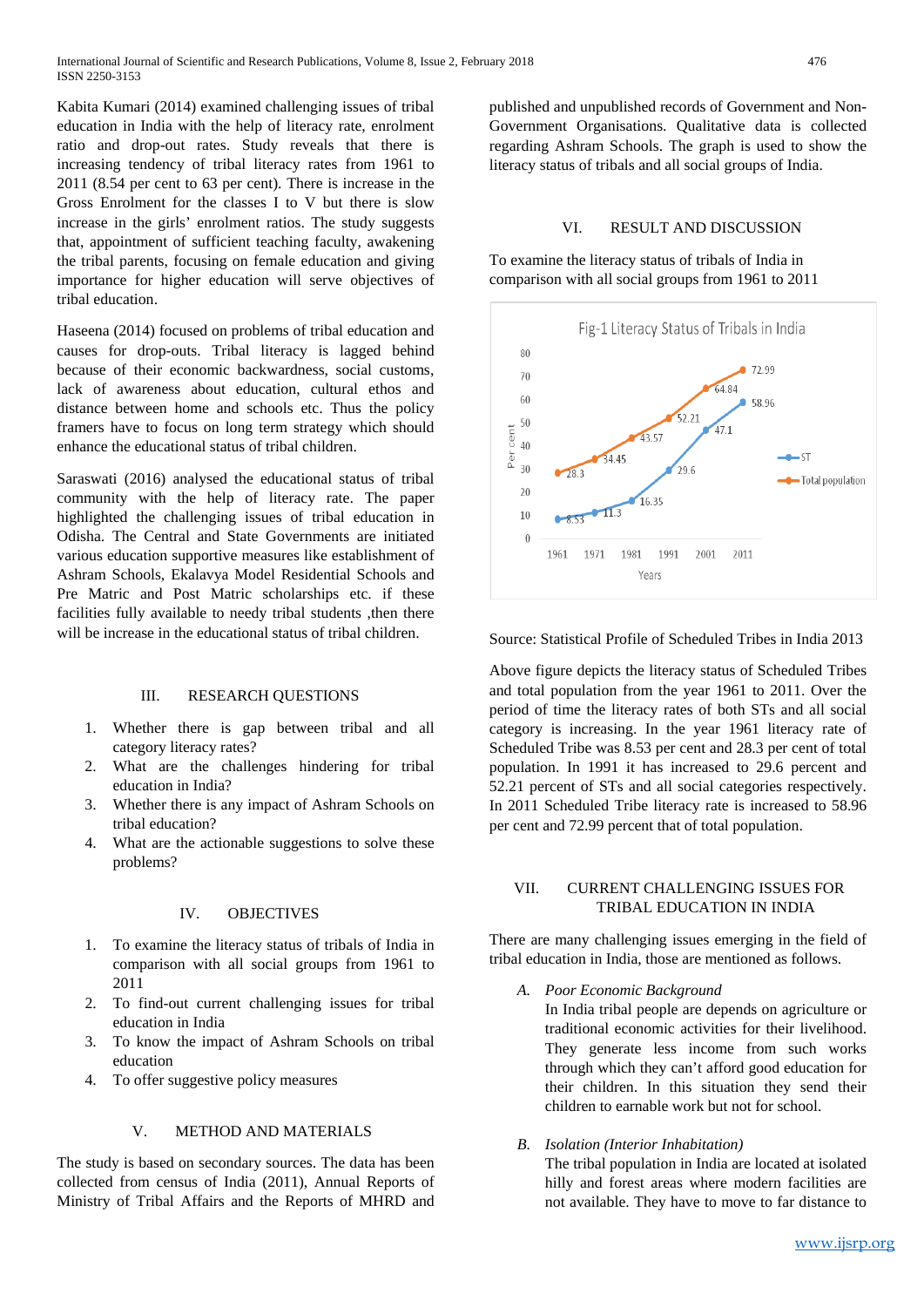the schools. Which leads to absenteeism and dropout and also they will not join to school also.

*C. Medium of Teaching*

English or regional languages are used as the medium of teaching in the schools. The tribal people have their own separate dialect so that their children couldn't understand whatever taught in the class rooms. This phenomena lowers the educational level of tribal children.

*D. Attitude of the Parents*

Tribal people are illiterate and ignorant and do not know the value of education. They concentrate only on survival of their family. They thinks that their children also should have earn it would be better. This is the reason tribal parents send their children to work not for school.

E. *Teacher Related Problems*

Tribal locations do not have proper accommodation facilities so that teachers have to come from far distance city places. This inconvenience will lead to absent or skip of school. Due to this students will be delink from the school. Teachers may not understand tribal language and they teach in specified formal languages. Thus the appointment of untrained outside teachers also diminish the value of tribal education.

#### VIII. IMPACT OF ASHRAM SCHOOLS ON TRIBAL EDUCATION

Ashram Schools provide free boarding and lodging facilities to the students and also provide conducive educational environment. Tribal parents cannot afford present costlier education and they send their children to work which fulfil the objective of division of labour. Poverty is the major factor contribute to their educational backwardness. The tribal parents whose children study in Ashram Schools would be engage in agriculture or traditional activities, which will not support them to provide better education. Educational expenditure not only include boarding and fooding but also have cost on note books, reference books and stationeries, dresses for student, money for better treatment in private hospital and traveling from home to school and back to home by the students during holidays and vacation, private tuition fees for various causes like celebration of puja and picnic etc. (saraswati 2016). Expenditure on these put economic pressure on poor tribal parents, such poor children could join Ashram Schools and absorb better education with lodging and fooding facilities at the free of cost under one roof.

## IX. SUGGESTIONS FOR ONGOING PROBLEMS

*A. Provision of study Materials in Local Languages*

Basic level of education is given priority and at this stage, if education is imparted in tribal dialect they will understand teaching in better way. That's why the schools should appoint a trained local teacher who knows local language.

- *B. Tribe Related Learning Arrangements* The schools should provide learning materials like cloths, note books, stationaries bedding etc.
- *C. Motivational Programmes*

Parents and children are should be provided motivational programmes by experts in various fields. The value of education should teach to tribal parents.

- *D. Stipends and Various Scholarships* Scholarships will help the students to purchase study related materials and thus present scholarship norm should be revised and rupees should be increased.
- *E.* In a broader level an important steps are taken in the field of tribal education like, parent's motivation, provision of study materials, building of school buildings, residential schools, flexible teachers etc.

## X. CONCLUSION

Education is the key for tribal development in India. But tribal children have low level participating in the field of education. Though the tribal development is taking place in India but the increasing rate is very slow. If the government will not take this problem seriously, the tribal education will become distress and despair. So it is the time to think seriously that the tribal education and inclusive growth. Thus there is an urgent need of thinkers, planners and policy makers to put efforts to address the problem and allocate more funds from central and state budget for tribal education. Easy access and more opportunities should be given to tribal children in order to bring them to the main stream of economic development.

## **REFERENCES**

- [1] Kamat Sangeeta (2008), "Education and Social Equity with a Special Focus on Scheduled Castes and Scheduled Tribes in Elementary Education", .*Center for International Education Faculty Publications. 24.*
- [2] Hansdah Saraswati (2012), "Impact Of Residential Schools And Current Challenging Issues Of Tribal Education In Odisha" *Scholarly Research Journal for Humanity Science and English Language (SRJIS),* APRIL-MAY, 2016, VOL. 3/15
- [3] Dr Kaushal Savita (2013), "Un-deemed pledge of Education of Scheduled Caste and Scheduled Tribe: An Analysis in terms of